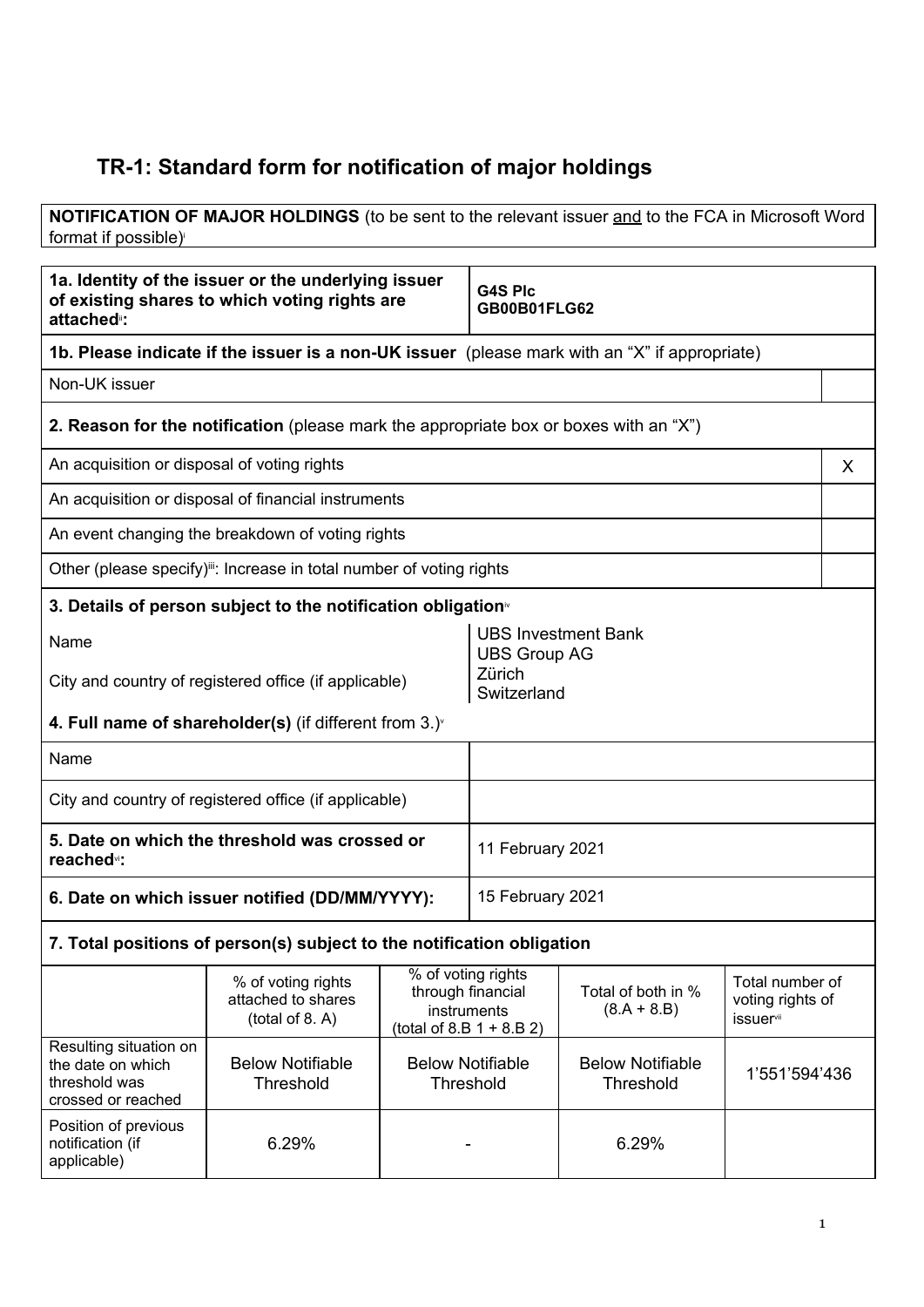## **8. Notified details of the resulting situation on the date on which the threshold was crossed or reached**viii

| Class/type of                                                                                                                   |                                        | Number of voting rights <sup>ix</sup>                         |                                         |                                                                    |                                                                                                        | % of voting rights                                            |                                                                    |  |
|---------------------------------------------------------------------------------------------------------------------------------|----------------------------------------|---------------------------------------------------------------|-----------------------------------------|--------------------------------------------------------------------|--------------------------------------------------------------------------------------------------------|---------------------------------------------------------------|--------------------------------------------------------------------|--|
| shares<br>ISIN code (if possible)                                                                                               |                                        | <b>Direct</b><br>(Art 9 of Directive<br>2004/109/EC) (DTR5.1) |                                         | <b>Indirect</b><br>(Art 10 of Directive<br>2004/109/EC) (DTR5.2.1) |                                                                                                        | <b>Direct</b><br>(Art 9 of Directive<br>2004/109/EC) (DTR5.1) | <b>Indirect</b><br>(Art 10 of Directive<br>2004/109/EC) (DTR5.2.1) |  |
| GB00B01FLG62                                                                                                                    |                                        |                                                               |                                         | <b>Below Notifiable</b><br>Threshold                               |                                                                                                        |                                                               | <b>Below Notifiable</b><br>Threshold                               |  |
|                                                                                                                                 |                                        |                                                               |                                         |                                                                    |                                                                                                        |                                                               |                                                                    |  |
| <b>SUBTOTAL 8. A</b>                                                                                                            |                                        | <b>Below Notifiable Threshold</b>                             |                                         |                                                                    |                                                                                                        | <b>Below Notifiable Threshold</b>                             |                                                                    |  |
|                                                                                                                                 |                                        |                                                               |                                         |                                                                    |                                                                                                        |                                                               |                                                                    |  |
| B 1: Financial Instruments according to Art. 13(1)(a) of Directive 2004/109/EC (DTR5.3.1.1 (a))                                 |                                        |                                                               |                                         |                                                                    |                                                                                                        |                                                               |                                                                    |  |
| <b>Type of financial</b><br><b>Expiration</b><br>instrument<br>date <sup>x</sup>                                                |                                        |                                                               | Exercise/<br><b>Conversion Periodxi</b> |                                                                    | <b>Number of voting rights</b><br>that may be acquired if<br>the instrument is<br>exercised/converted. |                                                               | % of voting rights                                                 |  |
|                                                                                                                                 |                                        |                                                               |                                         |                                                                    |                                                                                                        |                                                               |                                                                    |  |
|                                                                                                                                 |                                        |                                                               |                                         |                                                                    |                                                                                                        |                                                               |                                                                    |  |
|                                                                                                                                 |                                        |                                                               |                                         |                                                                    |                                                                                                        |                                                               |                                                                    |  |
|                                                                                                                                 |                                        |                                                               | <b>SUBTOTAL 8. B 1</b>                  |                                                                    |                                                                                                        |                                                               |                                                                    |  |
|                                                                                                                                 |                                        |                                                               |                                         |                                                                    |                                                                                                        |                                                               |                                                                    |  |
| B 2: Financial Instruments with similar economic effect according to Art. 13(1)(b) of Directive<br>2004/109/EC (DTR5.3.1.1 (b)) |                                        |                                                               |                                         |                                                                    |                                                                                                        |                                                               |                                                                    |  |
| <b>Type of financial</b><br>instrument                                                                                          | <b>Expiration</b><br>date <sup>x</sup> | Exercise/<br><b>Conversion</b><br>Period xi                   |                                         | <b>Physical or</b><br>cash<br><b>settlement</b> xii                |                                                                                                        | <b>Number of</b><br>voting rights                             | % of voting rights                                                 |  |
|                                                                                                                                 |                                        |                                                               |                                         |                                                                    |                                                                                                        |                                                               |                                                                    |  |
|                                                                                                                                 |                                        |                                                               |                                         |                                                                    |                                                                                                        |                                                               |                                                                    |  |
|                                                                                                                                 |                                        |                                                               |                                         |                                                                    |                                                                                                        |                                                               |                                                                    |  |
|                                                                                                                                 |                                        |                                                               |                                         | <b>SUBTOTAL</b>                                                    |                                                                                                        |                                                               |                                                                    |  |